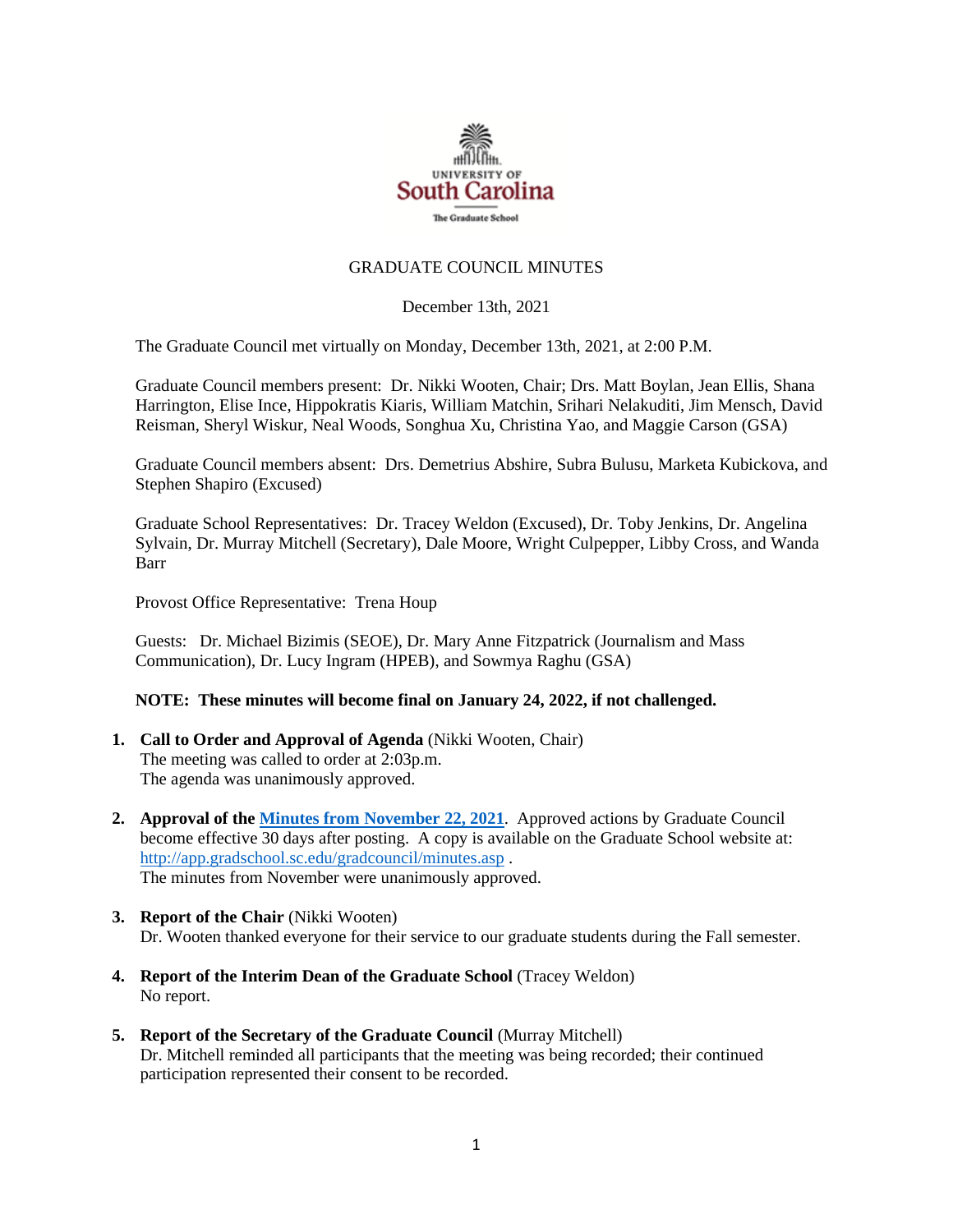Dr. Mitchell encouraged/reminded colleagues to submit grades for every student in every class, every semester—just to avoid confusion, that includes the current semester. Encourage your colleagues to submit grades for every student on every roster in Self Service Carolina—preferably BEFORE they shut down their computers for the break. For what it is worth, there is a procedure in place for addressing incompletes—situations beyond the control of the student. No student should appear on a roster without a grade, for *ANY* reason. If you come across a colleague with a question, please encourage them to reach out for help to their graduate director, chair, registrar, or him.

For incompletes, there is a form that allows you to identify a backup grade meaning the grade that the student has earned up until this point in the semester. The maximum period allowable for an incomplete is up to one year. You can do less than one year, but he strongly encourages you to use less than one year because this is the kind of thing that rolls over and accumulates on top of a batch of classes and responsibilities for the next semester. Please remember that the incomplete is to be used when it is beyond something that the student could control. For example, a professor has retired, resigned, or otherwise left a position and they were going to be supervising the student. Perhaps there was funding that hasn't come through as was promised and that has delayed some sort of data collection or analysis, or if they are in some sort of placement and were unable to get to the placement because of COVID related restrictions. All those kinds of things are clearly beyond the control of the student and are bona fide explanations for an incomplete grade. For a student to say that it has taken longer to write a paper than was anticipated is not an explanation beyond the control of the student. They should get the grade that they have earned or encourage them to turn in whatever they have done to this point in time. Allowing a student to retake a class the next semester is not an appropriate use of an incomplete. If you have a student that you haven't seen all semester, there is a grade mode that identifies an F that indicates they haven't attended which will stand unless they submit some sort of explanation as to why they didn't drop the course in a timely manner.

**6. Report of the Interim Associate Dean for Diversity, Equity, and Inclusion, and Associate Director, Grace Jordan McFadden Professors Program** (Toby Jenkins)

Dr. Jenkins announced that Dr. Weldon, Dr. Angelina Sylvain, Kesha Clavon, and herself hosted an information session that many members of the Graduate Council attended for the Rising Star Fellowship program that was recorded last week. The recording is in Teams. Ms. Clavon is your point of contact for more information on that fellowship. The website and that video provides a lot of the clarity that you might continue to need as you look for students to nominate. The following is the link to the information session if anyone missed it and would like to go back and view that video to get more information on it:

[https://teams.microsoft.com/l/team/19%3add7cfc3eb2034936ba94cad3727dfee1%40thread.tacv2/con](https://teams.microsoft.com/l/team/19%3add7cfc3eb2034936ba94cad3727dfee1%40thread.tacv2/conversations?groupId=3317687d-13a5-43e0-ac99-08077296f0ac&tenantId=4b2a4b19-d135-420e-8bb2-b1cd238998cc) [versations?groupId=3317687d-13a5-43e0-ac99-08077296f0ac&tenantId=4b2a4b19-d135-420e-8bb2](https://teams.microsoft.com/l/team/19%3add7cfc3eb2034936ba94cad3727dfee1%40thread.tacv2/conversations?groupId=3317687d-13a5-43e0-ac99-08077296f0ac&tenantId=4b2a4b19-d135-420e-8bb2-b1cd238998cc) [b1cd238998cc](https://teams.microsoft.com/l/team/19%3add7cfc3eb2034936ba94cad3727dfee1%40thread.tacv2/conversations?groupId=3317687d-13a5-43e0-ac99-08077296f0ac&tenantId=4b2a4b19-d135-420e-8bb2-b1cd238998cc)

COTEAM-GRAD-Resources/General/Files/Rising Star Fellowship Information/RSF Information Session 2021-12-06 Recording.mp4

[https://www.sc.edu/study/colleges\\_schools/graduate\\_school/opportunities\\_support/scholarl](https://www.sc.edu/study/colleges_schools/graduate_school/opportunities_support/scholarly_initiatives/rising-star-fellowship/index.php) [y\\_initiatives/rising-star-fellowship/index.php](https://www.sc.edu/study/colleges_schools/graduate_school/opportunities_support/scholarly_initiatives/rising-star-fellowship/index.php)

Dr. Jenkins recently sent out an updated web location for the Department of Student Life she received regarding the new Interfaith Calendar that has come out. She has been sending out email reminders as Holy Days and holidays approach. The following is the link to the Interfaith calendar: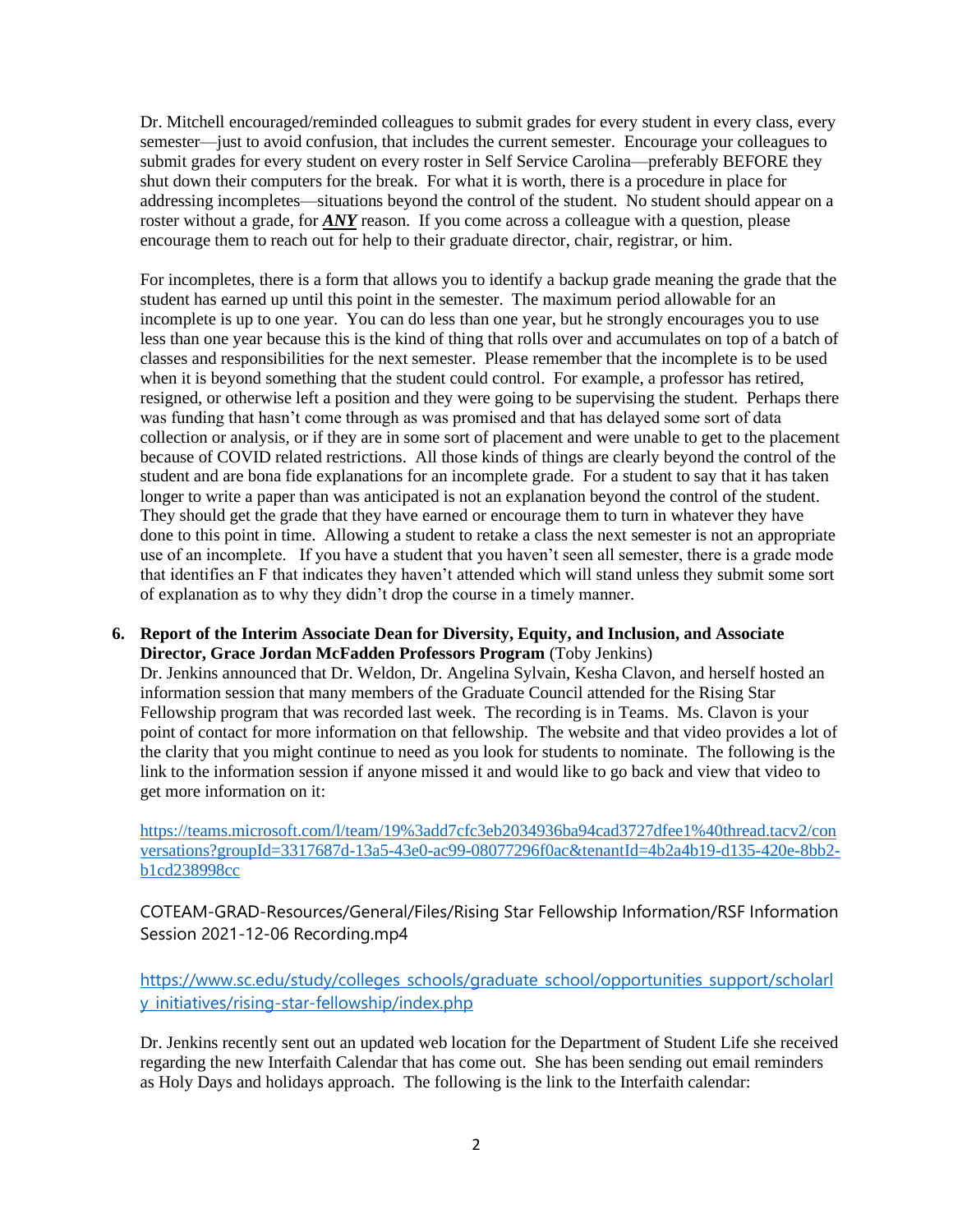[https://sc.edu/about/offices\\_and\\_divisions/student\\_affairs/our\\_experts/our\\_offices/student\\_life/spiritu](https://sc.edu/about/offices_and_divisions/student_affairs/our_experts/our_offices/student_life/spiritual_religious_life/interfaith_calendar/index.php) al religious life/interfaith calendar/index.php

## **7. Report on Professional Development** (Wright Culpepper)

Wright reported that he and his group are anticipating a launch of the Graduate Student Resources Hub in January. Signage will go up this week. It is his understanding that our colleagues from the National Fellowships and Scholarships Programming Office and the Career Center will be moving in at some point this week. We hope to have some representatives from Campus Partners in that facility very soon and are anxiously anticipating adding a couple of new staff members as well as from other offices at some point in the next academic year potentially.

They are working to put together their calendar of events for Spring 2022. As always is the case, Discover UofSC will be at the end of April. A lot of programming will center around preparing graduate students to participate in presenting at that event and they will have more details soon. Hopefully, a calendar will be published on our website and be sent out to all students and faculty before the Christmas break. Things are moving along and thank you for your cooperation. If anyone has any suggestions on programming, he looks forward to hearing them.

## **8. Report of the Graduate Student Association** (Maggie Carson)

Maggie disclosed that GSA continues to partner with Student Government in the Swipe Out Hunger Campaign to help promote the program to graduate students. It is a program that takes leftover meal swipes on meal cards and Aramark donates those back to students. Both undergraduate and graduate students can apply for this benefit. This is a very good program to promote to graduate students considering some of the lower stipends in some cases. She herself has benefitted from this program and would appreciate everyone encouraging their students to apply if there is a need. It is free and applications are anonymously reviewed. The application for Spring 2022 is available at the following link:

[https://sc.edu/about/offices\\_and\\_divisions/leadership\\_and\\_service\\_center/about/forms/swipe-out](https://sc.edu/about/offices_and_divisions/leadership_and_service_center/about/forms/swipe-out-hunger.php)[hunger.php](https://sc.edu/about/offices_and_divisions/leadership_and_service_center/about/forms/swipe-out-hunger.php)

Maggie revealed that she has met briefly with Interim Provost Stephen Cutler regarding some concerns that she and several graduate assistants have. Now that the health insurance is being subsidized by the University, some faculty and principal investigators and are cutting back on the number of research assistants they are willing to fund and are basically blaming the students for the additional costs associated with covering the health insurance. Some faculty are even telling students that they will be lucky if they even receive a GA now because of the health insurance costs associated with the hires. On the other hand, the University is saying that we need to bring in more PhD students, but it seems that we can't afford the ones that we already have. All of this really doesn't make sense. Is there any way that we can talk to these people about not putting this kind of pressure on the students and ask them to stop blaming the students for needing that health insurance?

There was much discussion about this topic, and the consensus was very much in support of the graduate assistants and PhD student total health insurance coverage. Dr. Mitchell commented that while he and the other members of the Graduate Council are in total support and would be happy to reinforce Maggie and the other graduate assistant hires, this is not something within the realm of any responsibility or authority of the Graduate Council or the Graduate School. The message has already been sent to the Interim Provost Cutler for assistance.

Maggie presented another major concern about the lack of parking. Some students have reported that when they come to work on the weekend or perhaps during the day and in the evening, they have no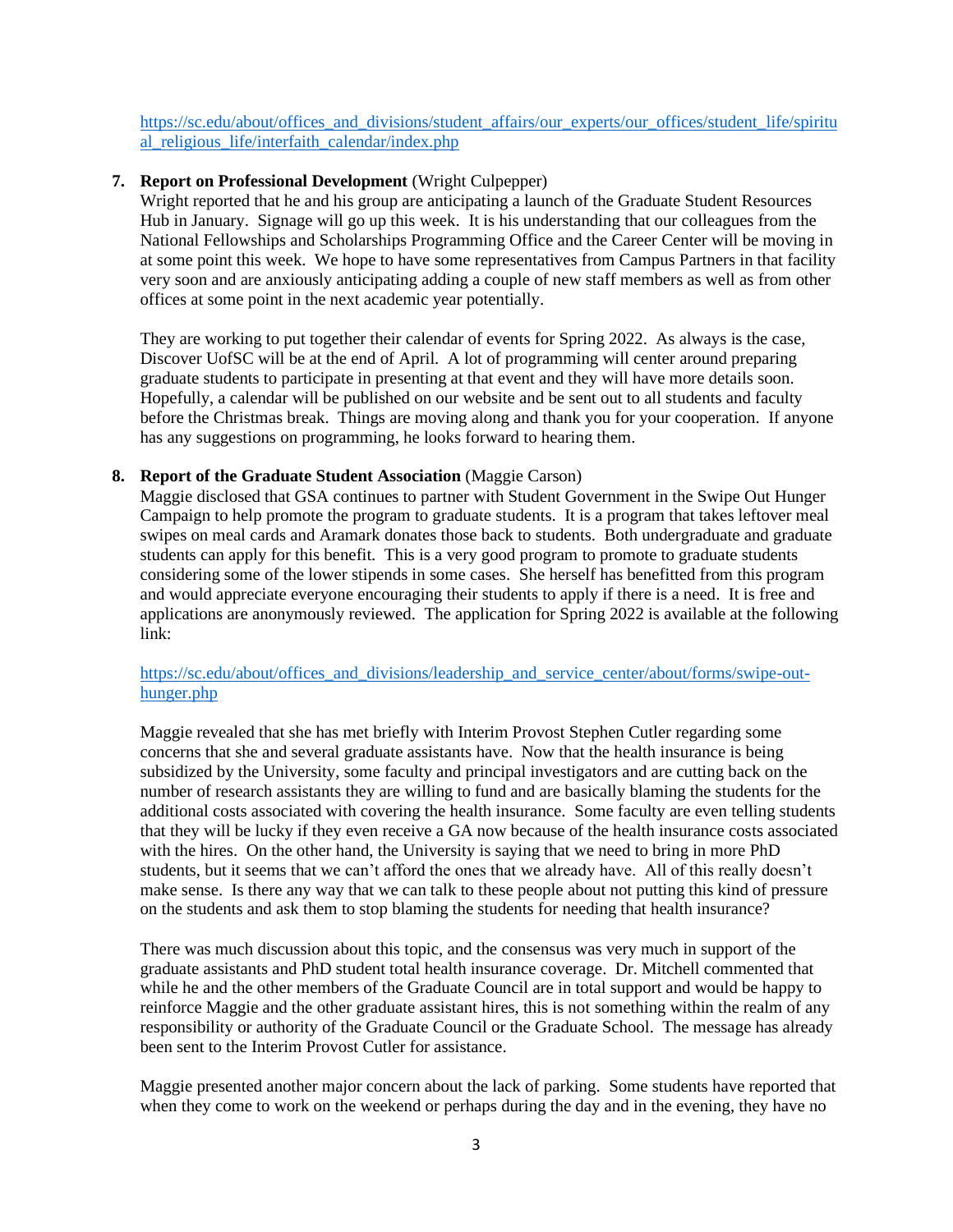place to park if there is a large event at the Koger Center or at any other venue that we have on campus. Is there any kind of communication method that either exists or could exist to send notifications to graduate students to inform them that parking is going to be taken away on these days; so, they can either go study somewhere or go to their labs or offices because they have taken the graduate student parking lot for something else. Proper notification to the students that there will be no parking available on a particular day will help students plan their day. They can either plan to work from home if that is an option or try to park somewhere else on campus. Sometimes students who live in Irmo or Lexington drive all the way here to campus to find nowhere to park.

Dr. Mitchell suggested that we can reach out to Parking to find out where their distribution emails go to ensure that the broadcast is broader, but it will require that students read their emails.

## **9. Report of the Academic Policy and Practices Committee** (Stephen Shapiro) No report.

### **10. Report of the 500/600 Level Courses** (Murray Mitchell)

This report is presented to Council for informational purposes only; no action is necessary.

### **500/600 Courses for December 2021 Grad Council**

(CCP = Course Change Proposal; NCP=New Course Proposal)

None at this time.

#### **11. Associate Graduate Faculty Nominations** (Murray Mitchell)

| Name:    | <b>Todd Lilly (PhD)</b>                                |
|----------|--------------------------------------------------------|
| Program: | Curriculum Studies (Instruction and Teacher Education) |
| Term:    | Fall 2021 - Summer 2027                                |
| Name:    | <b>Rebecca (Becky) Morgan (PhD)</b>                    |
| Program: | Curriculum Studies (Instruction and Teacher Education) |
| Term:    | Fall 2021 - Summer 2027                                |
| Name:    | Mila Tasseva-Kurktchieva (PhD)                         |
| Program: | Linguistics                                            |
| Term:    | Spring 2022 – Fall 2027                                |

*These nominations were unanimously approved by Graduate Council.*

### **12. Fellowships and Scholarships Committee** (Jean Ellis)

Dr. Ellis reported that they are getting into the high season for fellowships and scholarships. She asked that everyone please let their graduate directors know to be on the lookout for an email from Wright Culpepper in January that will officially kick off the announcement for Presidential Fellows and all other graduate related fellowships nominations. The graduate awards will come later. Wright is working to streamline the website. If you have any questions about this, please feel free to reach out to her first as Wright is very busy right now.

Dr. Ellis agreed to attend one of GSA's meetings early in the Spring semester to speak on the most relevant current Graduate Student awards that will take place later in the year.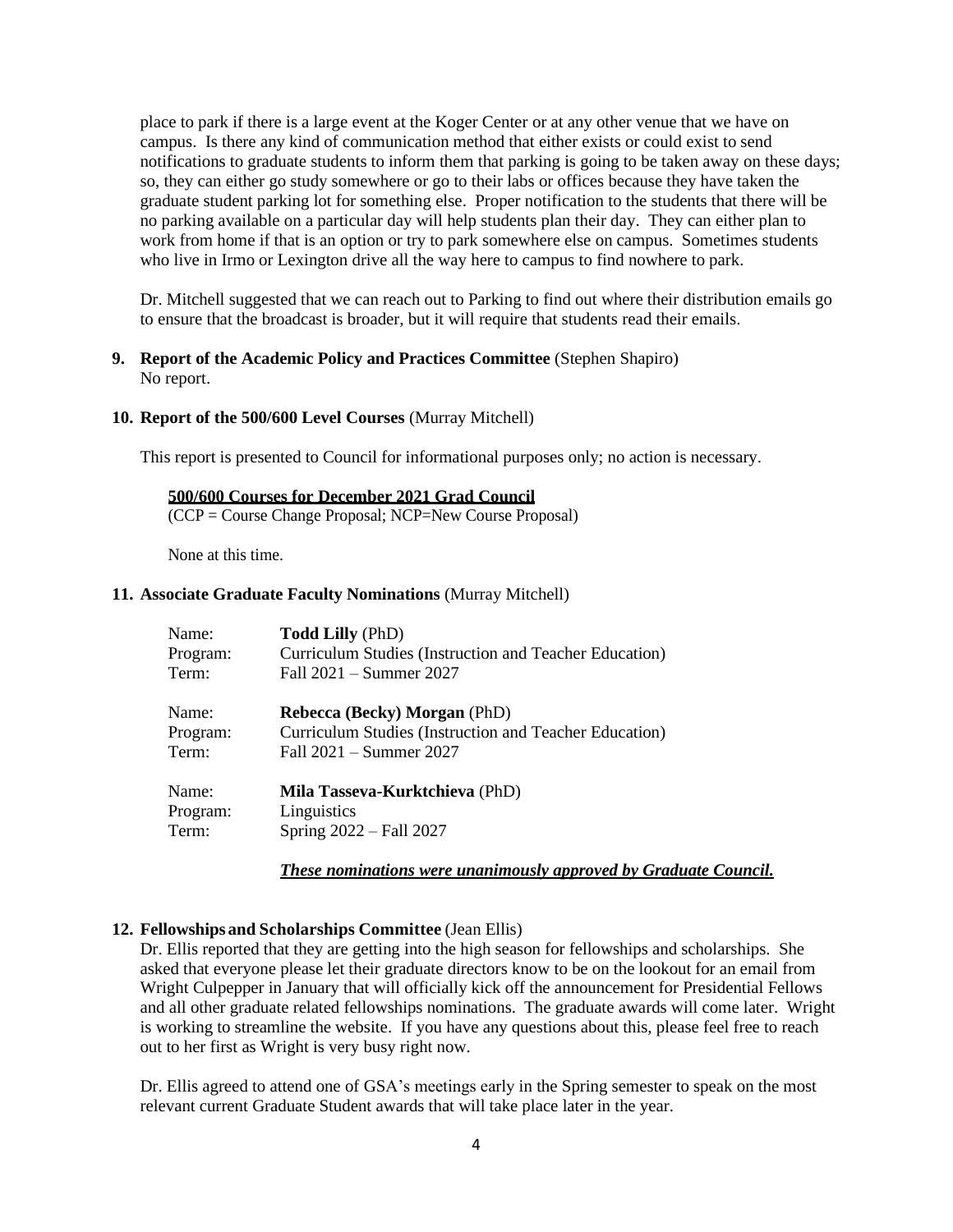## **13. Report of Science, Math, and Related Professional Programs Committee** (Hippokratis Kiaris)

Below is a list of proposals reviewed by the Committee. Each curricular action can be viewed at this Public Agenda review site:

<https://sc.edu/programproposal/agenda/?id=110&code=GCO>

At this Public Agenda link, the individual proposals are not live-linked, but agenda items are listed in alphabetical order. To view the full proposals, GC members and Committee Chairs still need to go to the Committee Review site, and filter for "Committees", then for the "Committee" called "Added to Grad Council agenda."

- **BIOS 818** (3) Advanced Computational Statistics for Signal and Network Analysis, Public Health, NCP: Spring 2022
- **ENHS Major / Degree Program**, MPH in Environmental Health Sciences, Public Health, Change to Existing Program: Fall 2022
- **HSPM Major / Degree Program,** MHA in HSPM, Public Health, Change to Existing Program: Fall 2022
- **ITEC 748** (1 6) Internship in Information Technology, Engineering & Computing, CCP: Fall 2023
- **PHAR 743** (2) Grant Writing for the Pharmaceutical Sciences, SC College of Pharmacy, NCP: Spring 2022
- **PHAR 749** (2) Introduction to Implementation Science, SC College of Pharmacy, NCP: Spring 2022
- **PHAR 750** (2) Introduction to Pharmacoepidemiology, SC College of Pharmacy, NCP: Spring 2022
- **PHRB Concentration**, Pharmacy Administration, Pharmacy, Change to Existing Program: Fall 2022
- **PUBH 724** (3) Quantitative Methods for Public Health Practice I, Public Health, NCP: Spring 2022
- **PUBH 725** (3) Quantitative Methods for Public Health Practice II, Public Health, CCP: Fall 2022

## *These proposals were unanimously approved by Graduate Council.*

## **14. Report of the Humanities, Social Sciences, Education, and Related Professional Programs Committee** (Jim Mensch)

Below is a list of proposals reviewed by the Committee. Each curricular action can be viewed at this Public Agenda review site:

### <https://sc.edu/programproposal/agenda/?id=110&code=GCO>

At this Public Agenda link, the individual proposals are not live-linked, but agenda items are listed in alphabetical order. To view the full proposals, GC members and Committee Chairs still need to go to the Committee Review site, and filter for "Committees", then for the "Committee" called "Added to Grad Council agenda."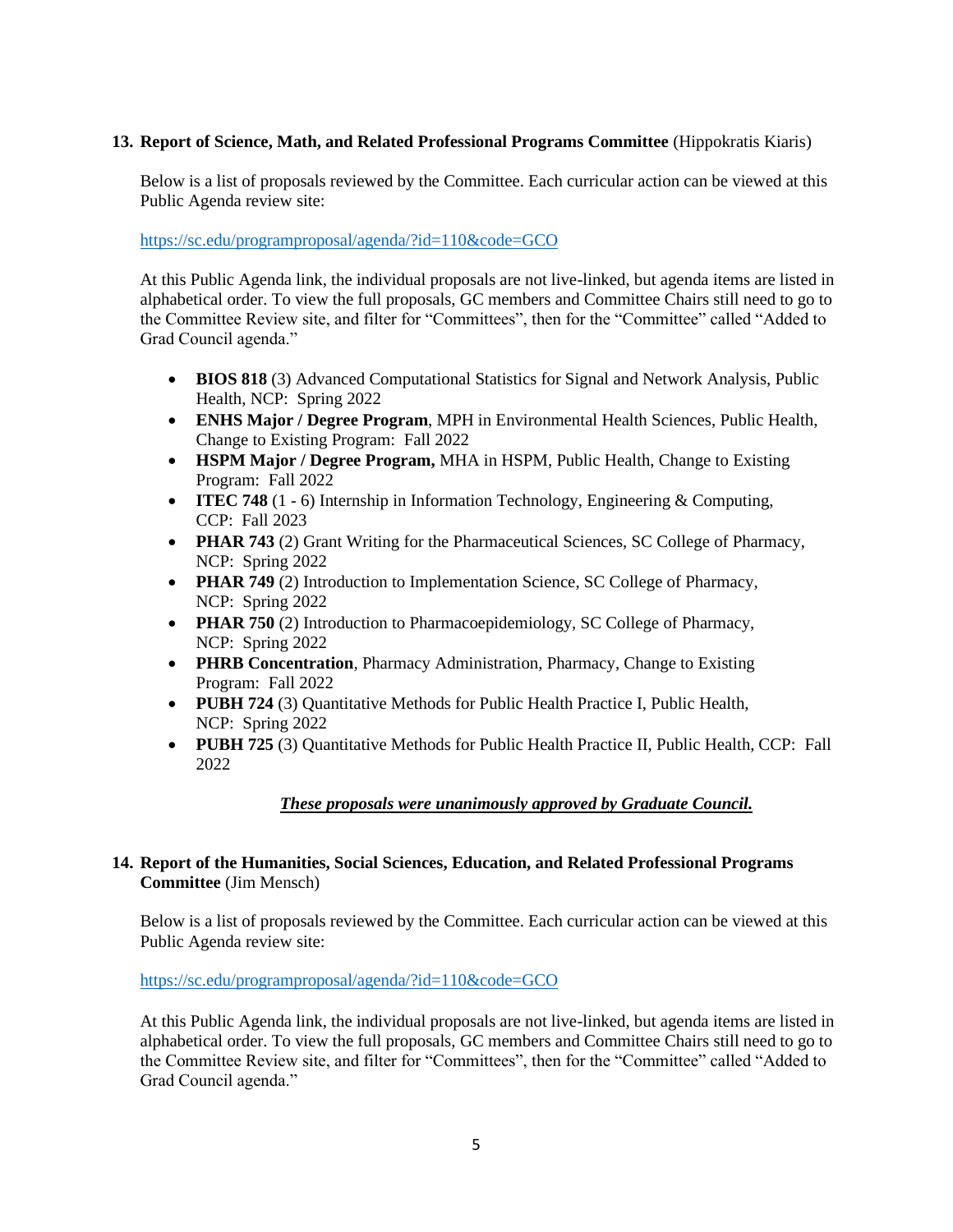- **EDFI 747** (3) Critical Race Theory and Education, Education, CCP: Spring 2022
- **EDRM 724** (3) Design and Analysis of Educational Surveys, Education, CCP: Spring 2022
- **EDST Major / Degree Program**, Special Education, M.Ed., Education, Change to Existing Program: Fall 2022
- **PEDU Major / Degree Program**, MAT in Physical Education, Education, Change to Existing Program: Fall 2022
- **PEDU 770** (3) Research Methods in Physical Education, Education, CCP: Spring 2022
- **ZZED Major / Degree Program**, Initial Teacher Certification Programs, Education, Change to Existing Program: Fall 2022

*These proposals were unanimously approved by Graduate Council.*

## **15. Report of the Grievances, Appeals and Petitions Committee** (Shana Harrington) No report.

## **16. Other Committee Reports**

None at this time.

## **17. Old Business**

The topic of the updating of the Graduate Bulletin was brought up. Several people are still involved in different pieces of this puzzle, but until there is something to be brought forward for consideration, there are no updates.

## **18. New Business**

None at this time.

## **19. Good of the Order**

Dr. Mitchell reminded all participants that the next Graduate Council meeting will be on January  $24<sup>th</sup>$ at 2:00p.m., and it will likely be virtual. He also reminded them that we meet on the fourth Mondays during the Fall and Spring semesters at 2p.m., with the exception for the months of May and December--we meet on the second Mondays at 2p.m. Please add these meetings to your calendar.

## **20. Adjournment**

The meeting adjourned at 2:52p.m.

Murray Mitchell, Secretary

CC: Harris Pastides, Interim President Stephen Cutler, Interim Provost Tracey Weldon, Interim Vice Provost & Dean of the Graduate School Deans Department Chairs Graduate Directors Aaron Marterer, University Registrar Elaine Belesky, Office of the Registrar Malia Kiehl, Office of the Registrar Tara Wright, Office of the Registrar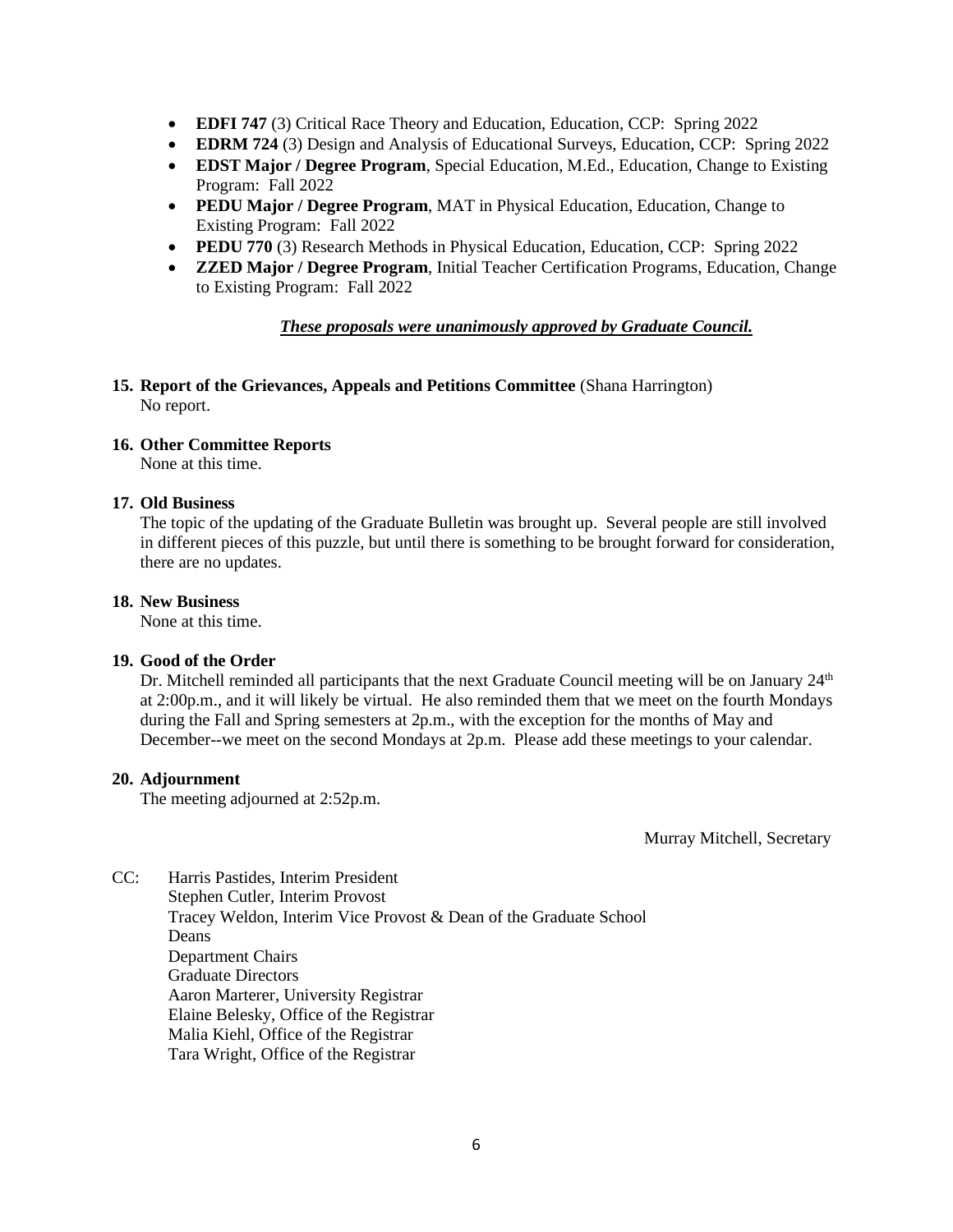

# GRADUATE STUDENT ASSOCIATION FALL 2021 SEMESTER WRAP UP

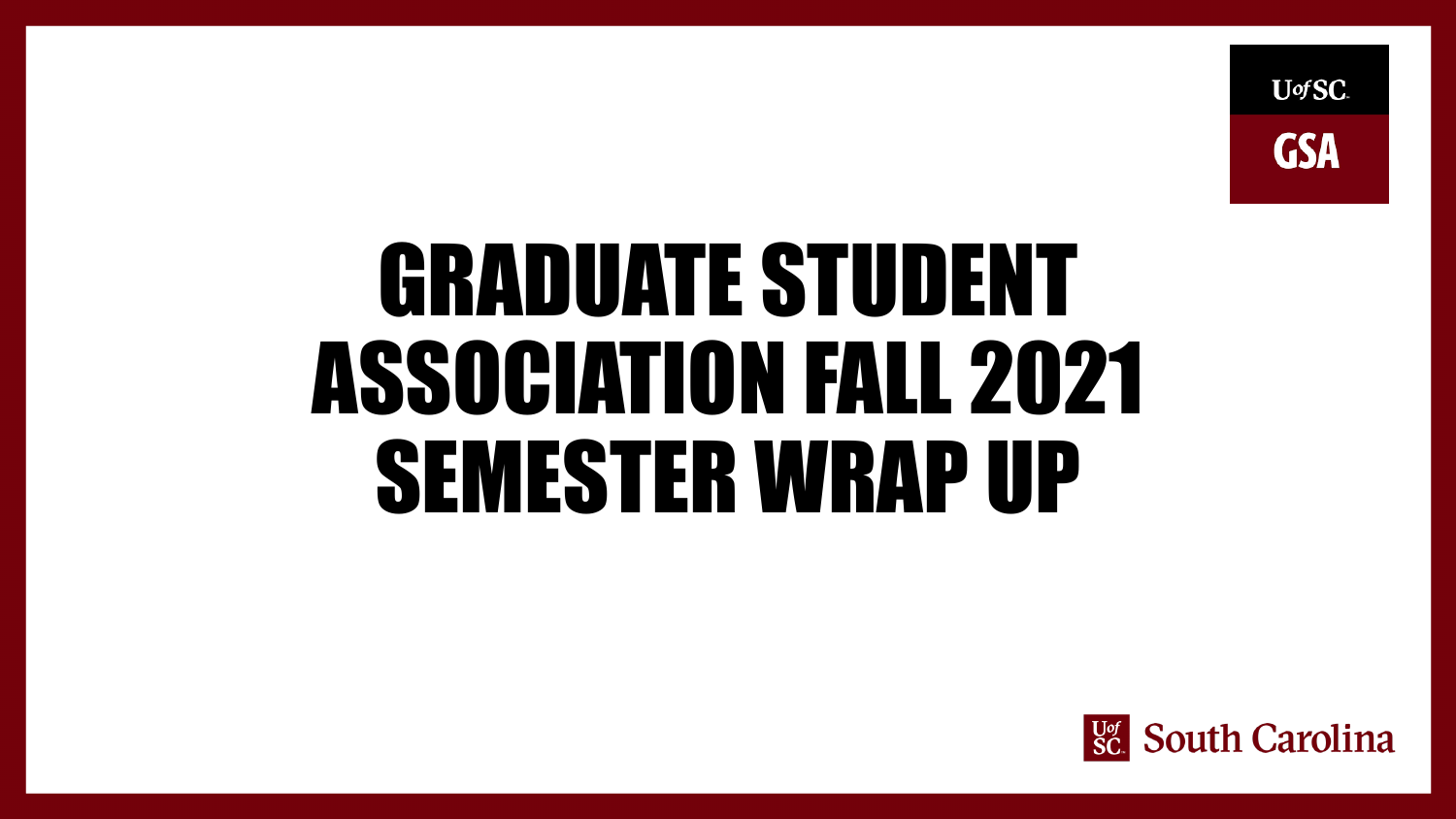# WRAP-UP FOR FALL 2021

- 6 Bi-weekly meetings September 17 November 19
- 7 Events
	- 2 Graduate Women's Luncheon
	- 1 Graduate Student Advocacy Forum
	- 1 International Education week tabling event
	- 1 Graduate Students Headshot event
	- 1 Graduate Student Townhall DEI talk
	- 1 Mental Health tabling event
- Resource Week- Highlights on Social
	- Mental Health
	- Physical Health and Well-being
	- Graduate Student Resources
	- Diversity, Equity and Inclusion

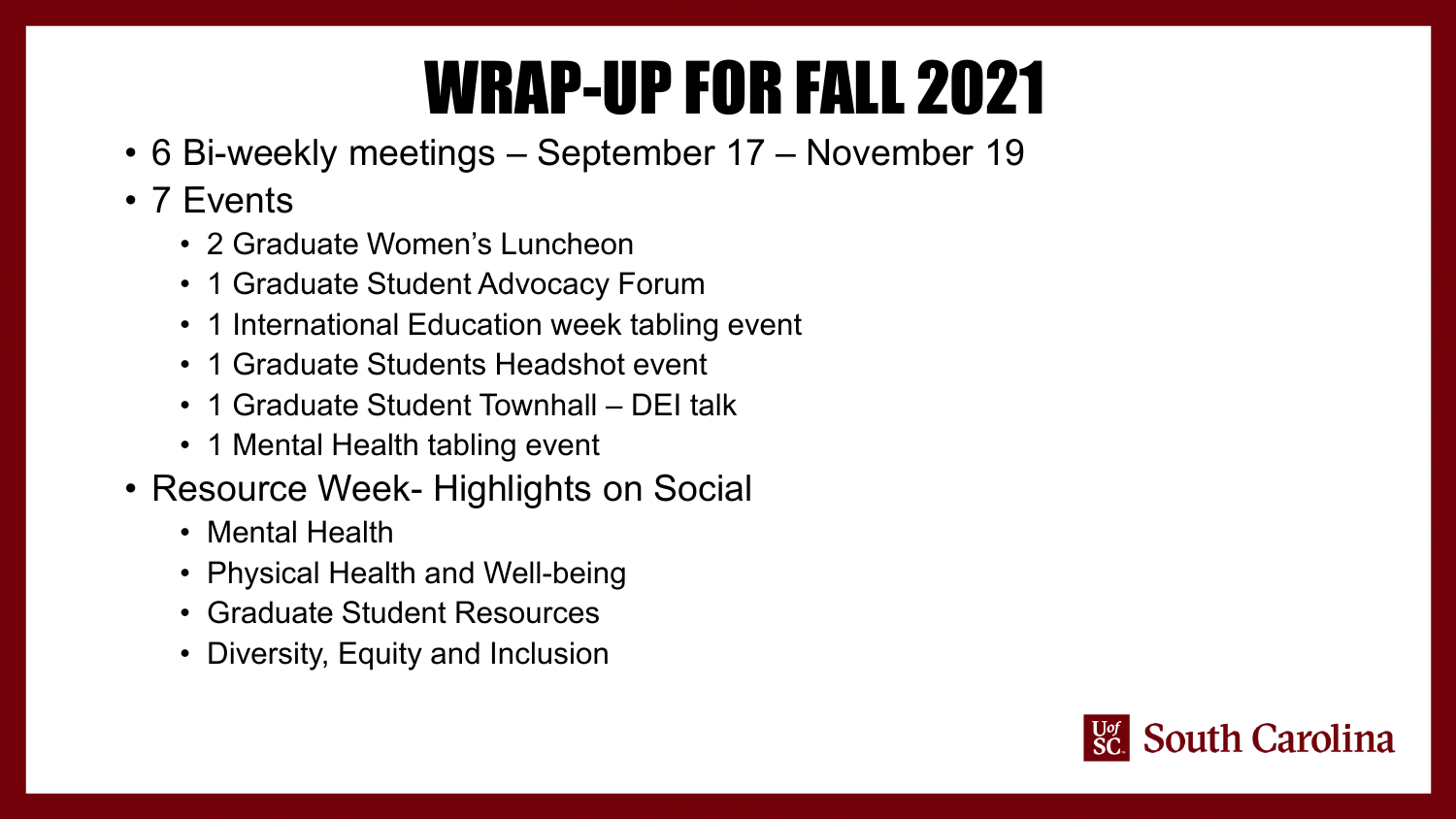# EXEC REMARKS - WRAP-UP FOR FALL 2021

# • **Speakers**

- Dr. Tracey Weldon, Interim Dean of The Graduate School
- Dr. Anna Edwards, Associate Vice- President of Student Life
- Dr. Toby Jenkins, Interim Associate Dean of Diversity, Equity, & Inclusion
- Dr. Jason Stacy, Interim Vice-President of Health and well-being
- Dr. Rebecca Caldwell, Assistant Vice President of Administration and Well-Being
- Diana Colvin, Program Coordinator, Healthy Carolina Initiatives
- Dr. Matt Klopfenstein, National Fellowships Coordinator
- Mr. Nigel Smith, Graduate Advising Manager

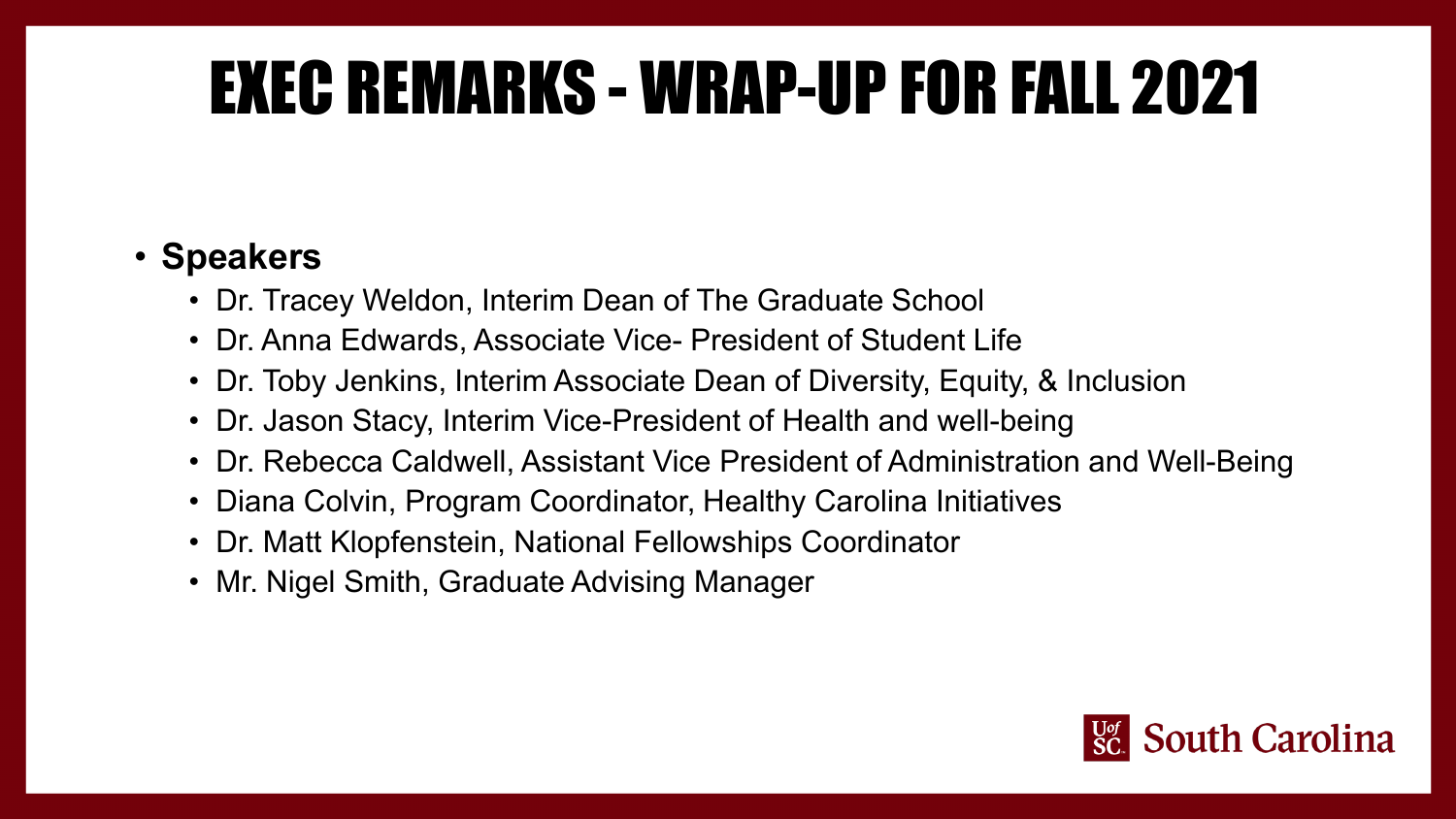# BIWEEKLY MEETINGS – SPRING 2022

- January 14<sup>th –</sup> IN-PERSON
- January 28<sup>th</sup> IN-PERSON
- **February 11th - VIRTUAL**
- February  $25<sup>th</sup> IN-PERSON$
- **March 11th - VIRTUAL**
- March  $25<sup>th</sup>$  IN-PERSON
- April 8<sup>th</sup> IN-PERSON
- April 22<sup>nd</sup> –IN-PERSON END OF THE YEAR CELEBRATION

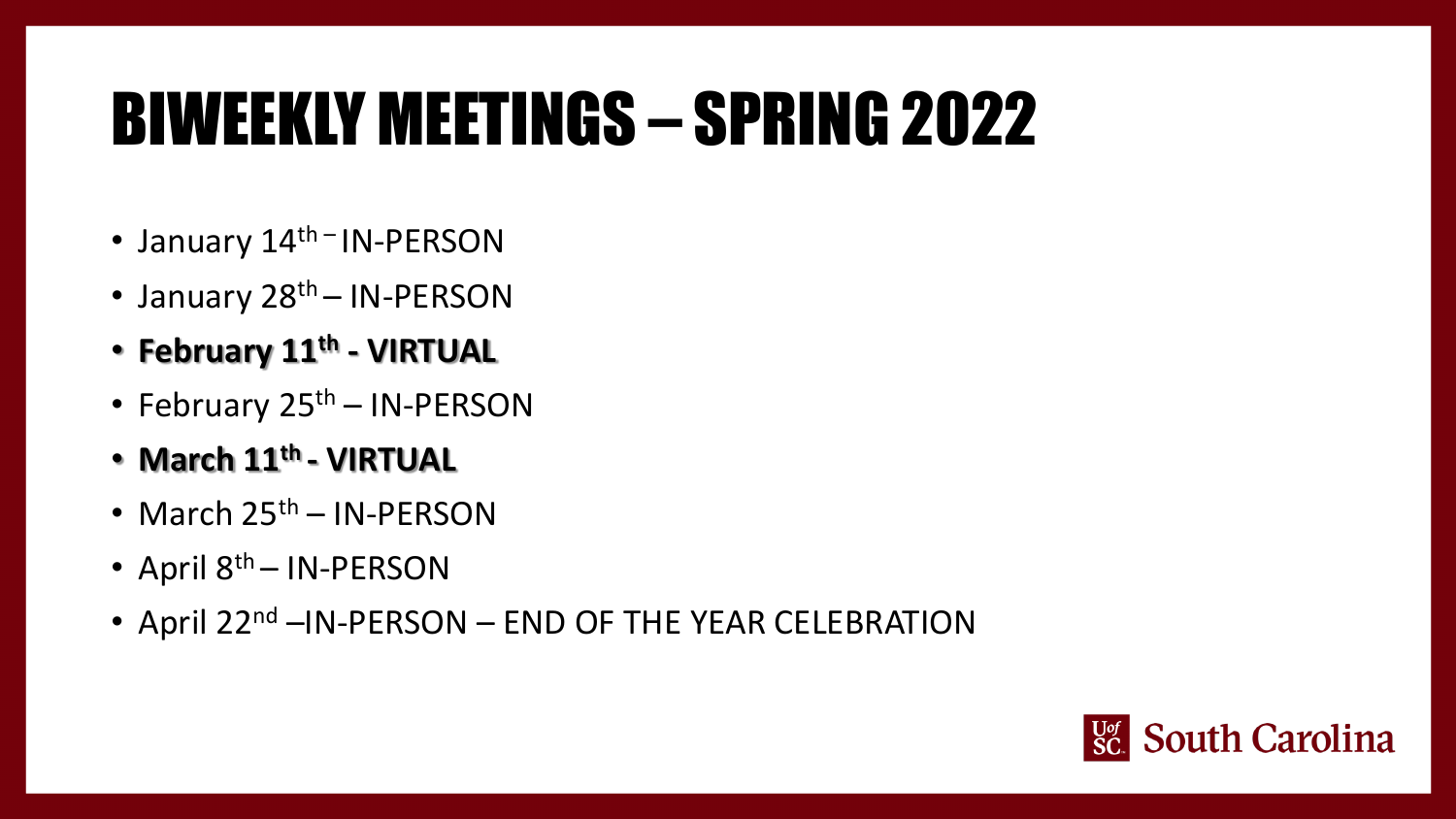# EFFORTS FOR SPRING 2021

- 4 Monthly Surveys and Assessment
- Bill to be presented in SG Senate for Graduate Student Government (GSG)
- TA stipend scaled structure
- GSA Strategic Plan 2022-2025
- Develop relationships with SG, Faculty and Staff Senate
- Highlight Graduate students Student Spotlights
- Collaborate with graduate student organizations
- Attend Faculty and Special Advisory Committee meetings
- GSA Leadership retreat
- Create a communication strategy graduate directors and administrative assistants
- Formalize senate structure and revise constitution with codes

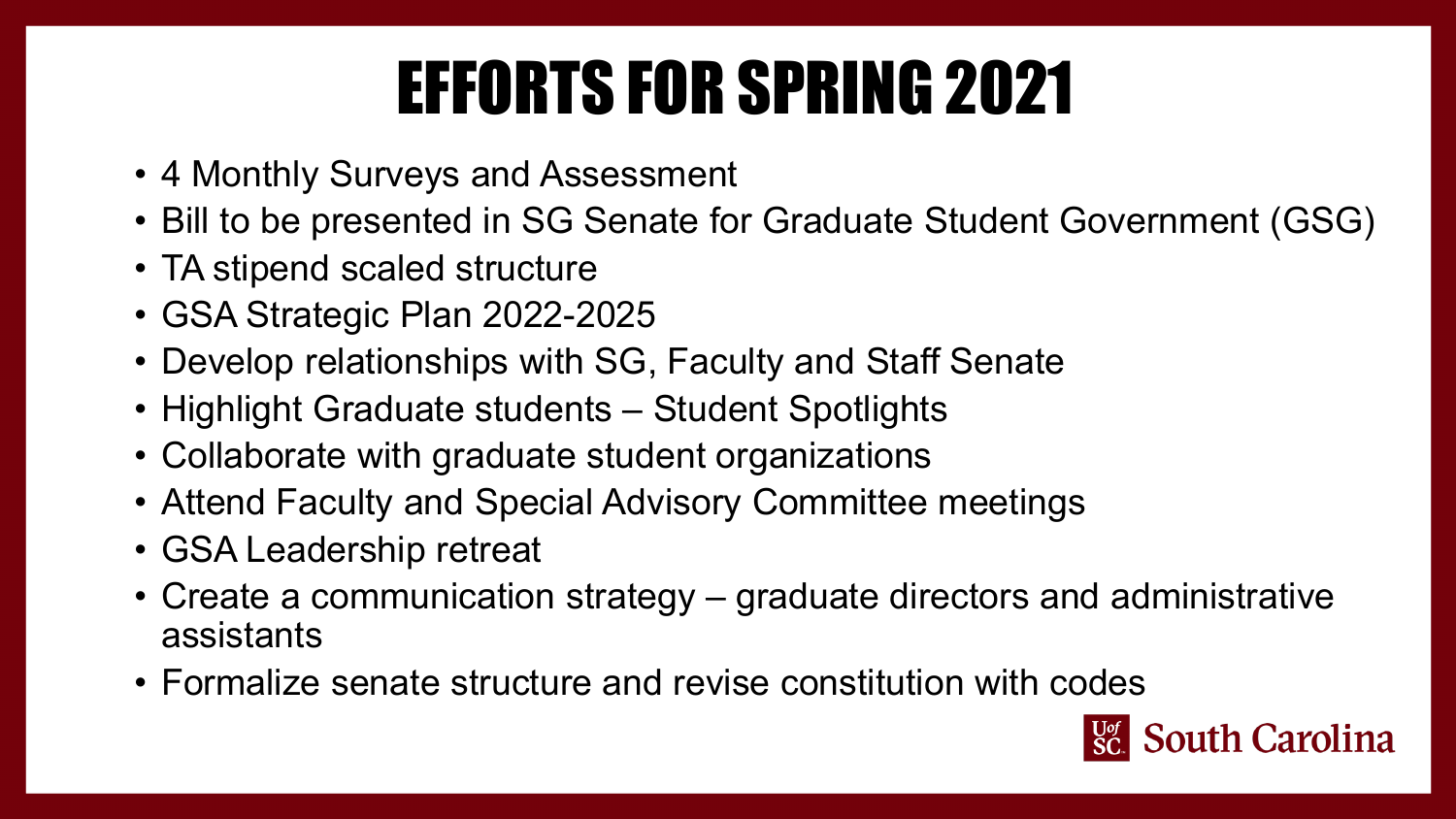| <b>PROFESSIONAL</b><br><b>DEVELOPMENT</b><br><b>AWARENESS</b><br>Jan 17 - Jan 21 | <b>GRADUATE</b><br><b>STUDENT</b><br><b>ADVOCACY</b><br><b>AWARENESS</b><br>Jan 31- Feb 11            |   | <b>STUDENT</b><br><b>SERVICES</b><br><b>AWARENESS</b><br>Feb 28 – Mar 11 | <b>GRADUATE</b><br><b>STUDENT</b><br><b>APPRECIATION</b><br><b>WEEK</b><br>April 4 – April 8 |
|----------------------------------------------------------------------------------|-------------------------------------------------------------------------------------------------------|---|--------------------------------------------------------------------------|----------------------------------------------------------------------------------------------|
| <b>ACADEMICS</b>                                                                 | <b>LEGISLATIVE AFFAIRS</b>                                                                            |   | <b>STUDENT SERVICES</b>                                                  | <b>GRAD RESOURCES</b>                                                                        |
| <b>GRAD STUDENT</b><br><b>RESOURCES</b><br><b>AWARENESS</b><br>Jan 24 – Jan 28   | <b>HEALTH AND</b><br><b>WELL-BEING</b><br><b>WELLNESS</b><br><b>AWARENESS</b><br>February 14 - Feb 25 |   | <b>DEI</b><br><b>RESOURCES</b><br><b>AWARENESS</b><br>Mar $21 -$ April 1 | <b>GRADUATE</b><br><b>STUDENT</b><br><b>SPOTLIGHT</b><br><b>WEEK</b><br>April 11 - April 15  |
| <b>GRAD RESOURCES</b>                                                            | <b>HEALTH</b>                                                                                         |   | <b>DEI</b>                                                               | <b>COMMUNICATION</b>                                                                         |
| ММ К                                                                             | .                                                                                                     | o | nл                                                                       |                                                                                              |

# **GSA SPOTLIGHT – APRIL 18 - 22**

SPRING 2022 GRADUATE STUDENT RESOURCES AWARENESS WEEKS

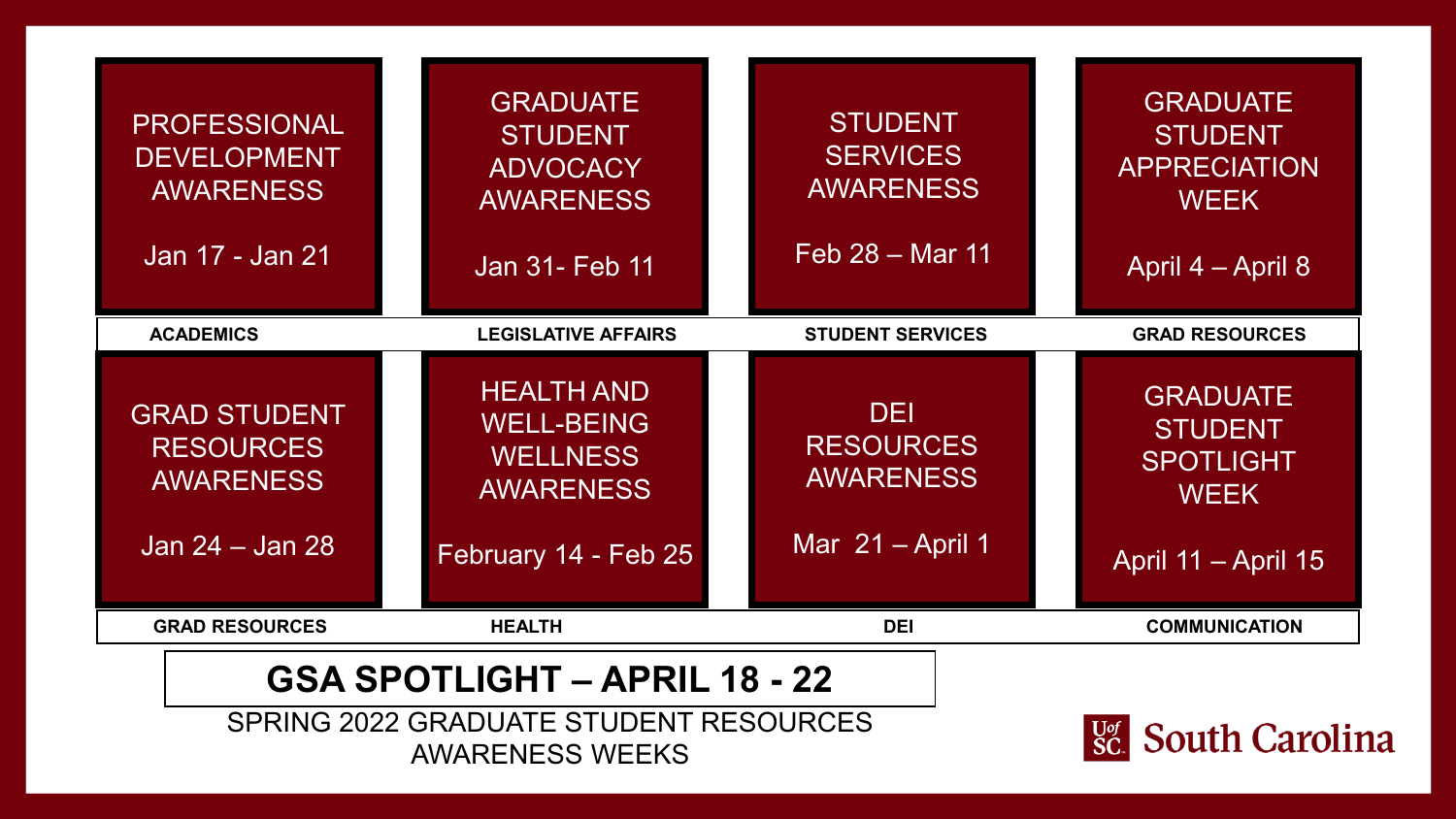# EVENTS IN THE PLANNING PROCESS – SPRING 2022

- Graduate Student Mixer
- Graduate Women's Mentorship Luncheon- Jan. 26<sup>th</sup>, February 23rd, March 30th and April 20th
- Panels for DEI
- Graduate Student Townhalls
- Goat Yoga
- Active Gamecocks
- GSRA Awards
- End of the year Celebration

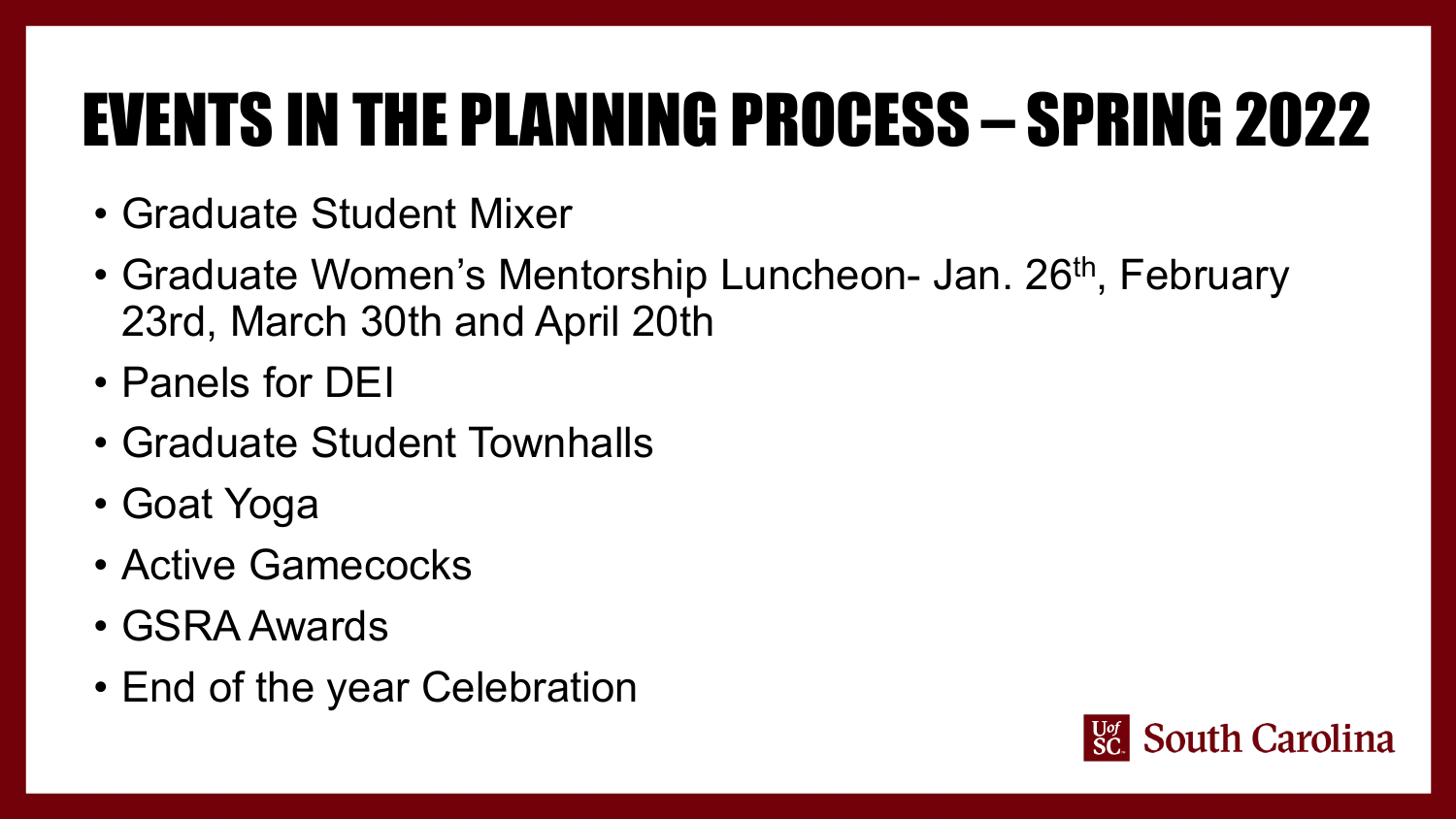

# **GRADUATE STUDENT ASSOCIATION (GSA) STRATEGIC PRIORITIES 2021-2022**

# **Diversity, Equity and Inclusion (DEI)**

## **ADVOCACY AND PROGRAMMING GOALS**

- 1. To advocate for increased representation and development of the underrepresented graduate students at the University of South Carolina.
- 2. To foster a relationship between the Office of Diversity, Equity and Inclusion, Office of Multicultural Student Affairs, Equal opportunity Program, Title IX, and GSA.

a. To create Graduation with Leadership Distinction in DEI in collaboration with Office of DEI and Strategic Planning Group 4 specific to Graduate Students

- 3. To collaborate with diverse graduate student organizations while increasing their visibilities and advocating for their needs.
- 4. To collaborate with the Graduate School to implement a mandatory Diversity Training Module by Fall 2022.
- 5. To create professional and personal developmental opportunities to bolster the underrepresented graduate student population
	- a. Graduate Women's Mentorship Initiative (GWMI)
	- b. First Generation Graduate Students
- 6. To promote awareness and increase sense of inclusion and belonging through various targeted courses and training modules such as Safe Zone Ally, etc.

# **Communication and Visibility**

## **GOALS**

- 1. To increase communication avenues to leverage University administrations for promoting change
- 2. To continue increasing bi-directional communication with university, graduate school, and graduate students
- 3. To increase representation in Faculty Senate Committees and Special Advisory Committees and to advocate for seat allocations for graduate student representatives
- 4. To increase communication avenues to broadcast GSA news in a timelier manner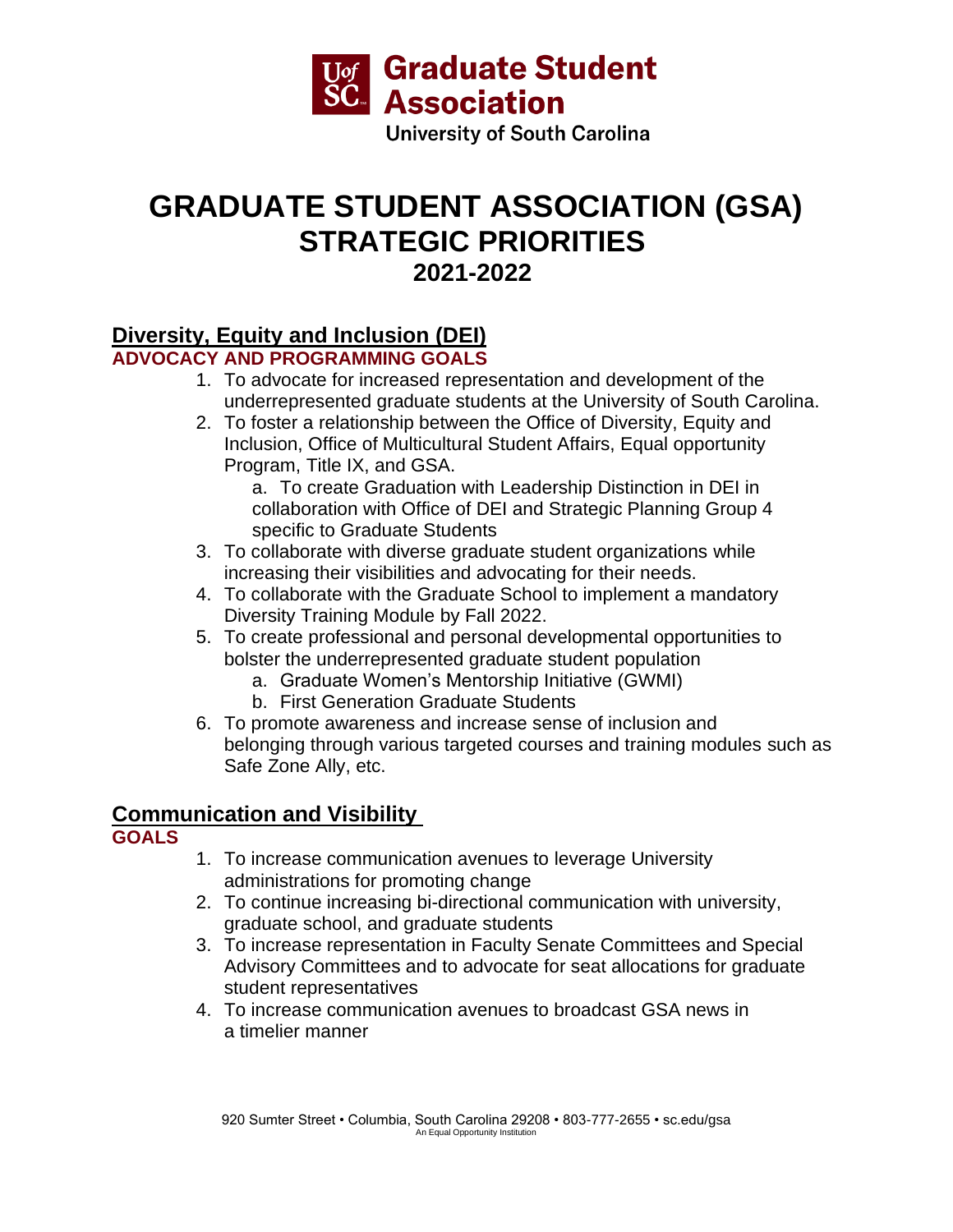

- 5. To increase the visibility of the Graduate Student Association to the Carolina Community by enhancing impactful contributions to the community
- 6. Conduct Townhalls to educate the graduate student body on critical university topics such as the Presidential Search Committee, Title IX, and DEI.

# **Health and Well-being**

## **ADVOCACY AND PROGRAMMING GOALS**

1. To advocate for holistic well-being of graduate students (spiritual, mental, and physical)

2. To benchmark health insurance subsidy provided by The Graduate **School** 

a. To advocate for subsidized Health Insurance for Graduate Students with families

3. To create COVID-19 Compact as a part of Garnet and Vaxxed to help promote health and well-being in the Carolina Community

4. To foster a relationship between University Health Services (UHS) and **GSA** 

a. To advocate for adequate mental health workshops targeted towards graduate students

b. To collaborate with the Graduate School and UHS to provide adequate psychiatry and counselling services

c. To advocate for on-site optometrists and dentists at UHS

d. To collaborate with Healthy Carolina and encourage Farmer's Market

- 5. To create awareness of the Mental Health, Physical Health, sexual assault, domestic violence, etc. resources and services available on campus for graduate students
- 6. To collaborate with Campus Recreation
	- a. Subsidized Group-X passes and swim lessons
	- b. Awareness of recreation trips offered by Campus Rec

c. Create programming for a 4-week Active Graduate Student **Gamecocks** 

## **Academics and Professional Development**

## **ADVOCACY AND PROGRAMMING GOALS**

- 1. To research the efficacy and benefit of graduate student minors in lieu of certifications
- 2. To collaborate with the Provost and Vice President for Research on promoting research-specific training for graduate students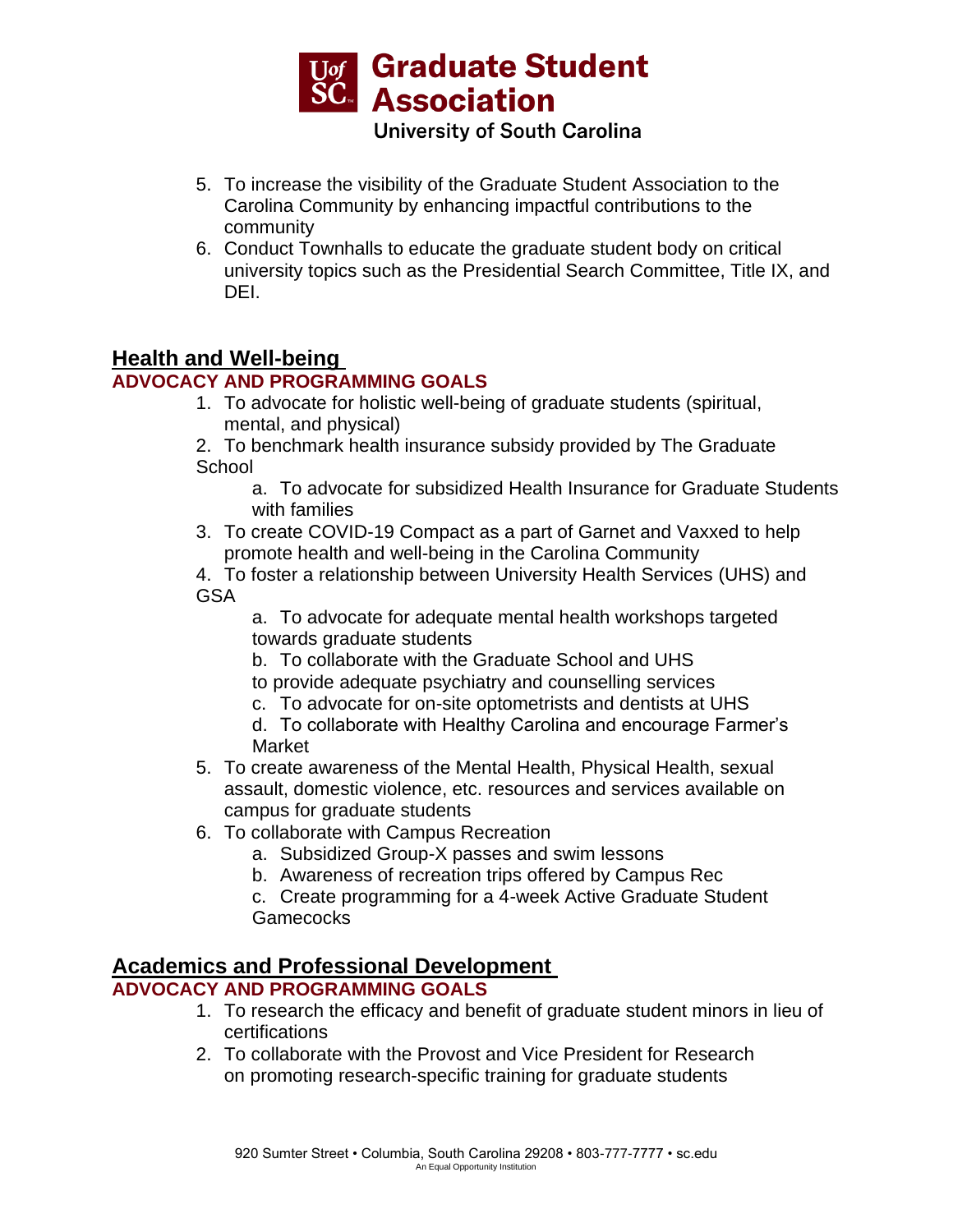

- 3. To collaborate with the National Fellowships Office and Graduate Advising to provide graduate student specific information and resources
- 4. To collaborate with University Libraries to provide resources and grants which are graduate student centric.
- 5. To continue Graduate Student Recognition Awards highlighting graduate student work across academics, diversity, leadership and service.

# **Grad Student Experience and Student Services**

## **ADVOCACY AND PROGRAMMING GOALS**

- 1. To foster partnerships with campus partners such as the Leadership and Service Center to provide community service to create a sense of Carolina Community at the local and state level
- 2. To collaborate with Student Government on Swipe Out Hunger, Airport Shuttle Services and Carolina Closet initiatives
	- a. Initiate Period Poverty conversations with Student Government and the Graduate Subcommittee for PACWI to collaborate with GSA
- 3. To provide representation and amplify the voices for satellite campuses and distance learners
- 4. To ensure the proper use of GSA budget to advance and promote goals of GSA
- 5. To provide funding for Graduate Student Organizations through a systematic review process
- 6. To collaborate with the Department of Student Life and the division of student affairs to assess how they work with graduate students in various avenues of Graduate Student Housing, Student Tickets, etc.
- 7. To collaborate with Parking and Transportation Services
	- a. To advocate for safe, reliable, and accessible transportation options that meet graduate students' annual requirements
	- b. To advocate for long term planning of graduate student parking
	- c. To advocate for subsidized parking in university garage(s) for graduate students
	- d. To advocate for pay-check deductions, or payment plans for parking fees
- 8. To advocate for awareness and improvement of graduate student ticketing for Athletic events
- 9. To establish Awareness Weeks enlightening students about resources available on campus in conjugation with the Graduate School
- 10.To collaborate with the Graduate School to develop an all-inclusive calendar that incorporates DEI, Prof. Development, GSA, and other graduate-student related events

**Financial Stability ADVOCACY GOALS**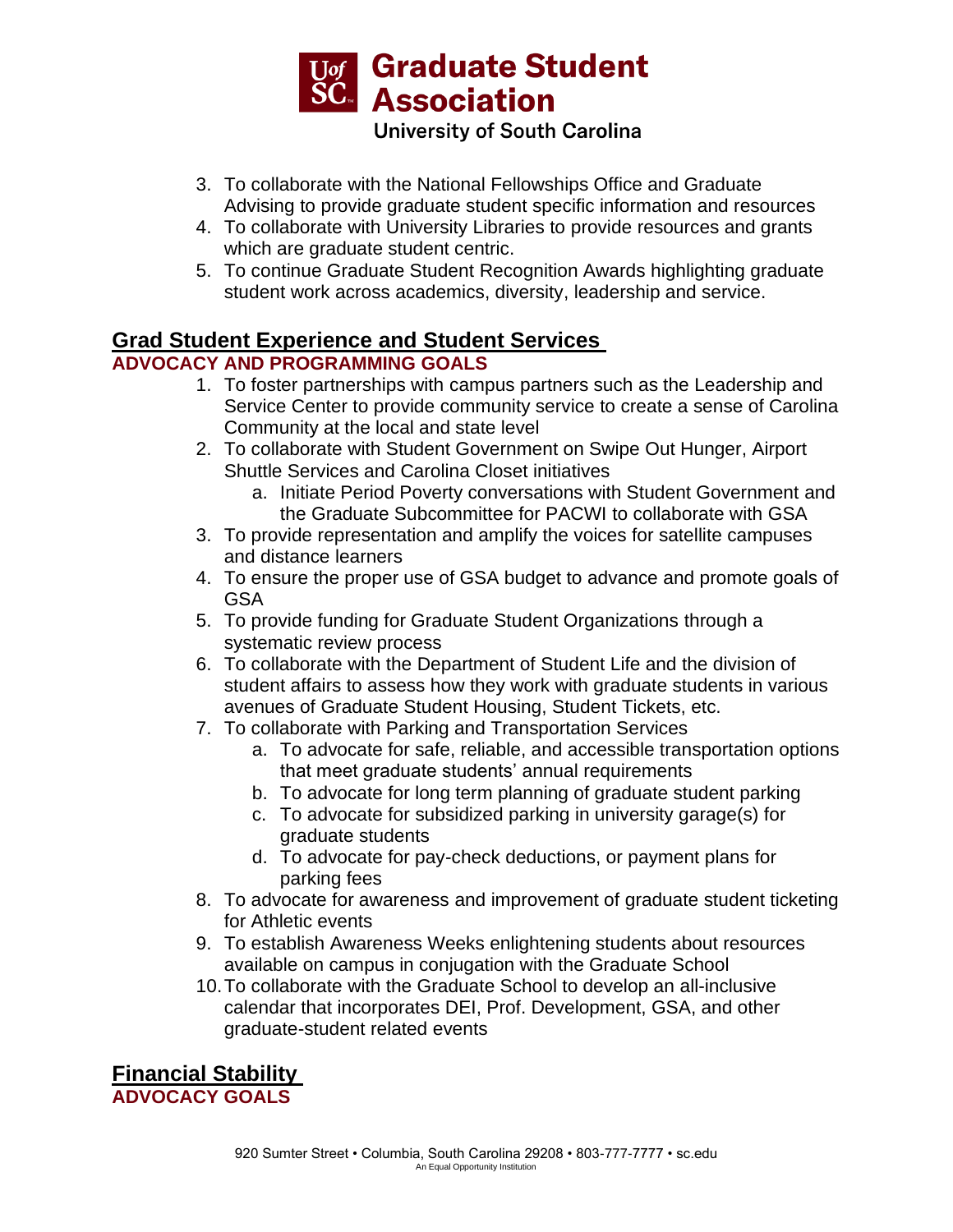

- 1. To advocate for the creation of the Scale Structure for Teaching Assistant Stipends across the University
- 2. To advocate for the removal of international students' Student and Exchange Visitor Program SEVIS maintenance fees
- 3. To advocate for the increase of the minimum wage of PhD funding across the university to meet living expenses.

# **Data Analytics and Transparency**

## **GOALS**

1. To collaborate with Dr. Angelina Sylvain, Vice Dean of Graduate Studies, on the following initiatives:

a. Improvising decentralization issues through University data transparency

b. Improve transparency on graduate student stipends across the university

- c. Completing and disseminating the data analysis and implementation of the Graduate Student Association COVID-19 survey data
- 2. To collaborate with the Graduate School to gather student demographic, enrollment, and post-graduation data with the goal of publishing it for public dissemination
- 3. To collaborate with the Alumni Association to develop a graduate student alumni database to enable networking opportunities for current graduate students
- 4. To conduct health and well-being, stipend, program climate, student services, cost of living, and needs assessment survey to identify avenues for advocacy to improve graduate students experience and living standards.

# **Governance**

**GOALS**

- 1. To establish Graduate Student Government while we strive to advocate for the graduate student specific needs and requirements and be the essential voice to strategic conversations and decisions that support the goals of the university.
- 2. To revise the GSA Constitution to reflect the formation of the Graduate Student Government
- 3. To reengage the Law School and Pharmacy School under current GSA codes and the constitution to allow for organizational funding
- 4. To draft specific by-laws that can remain outside Constitution language
- 5. To draft formal procedural codes for Graduate Student Senate using Robert's Rules of Order as a potential template